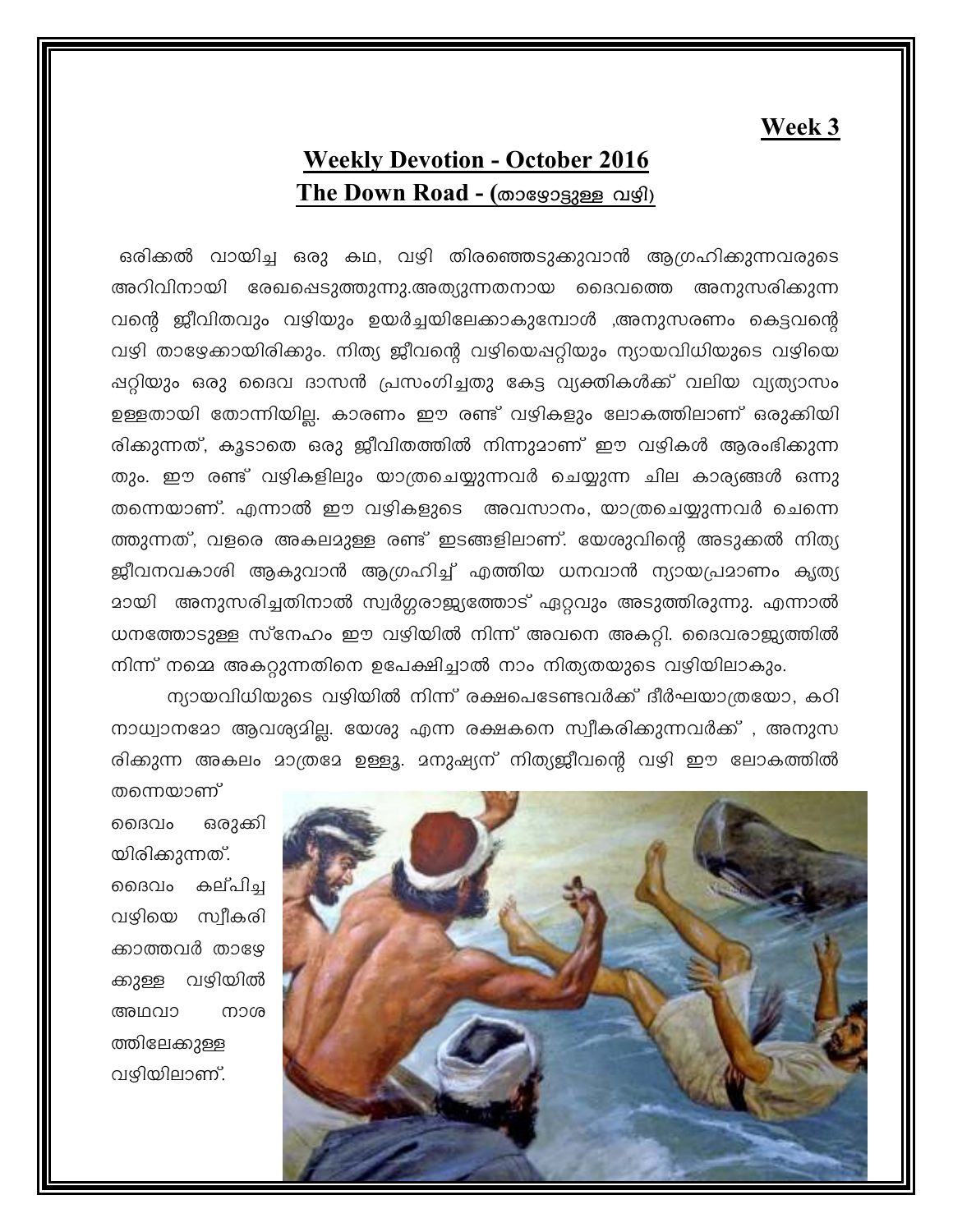അമിത്ഥായുടെ മകനായ യോനയെഷറ്റി പഠിയ്ക്കുന്നത് നല്ലതാണ്. യഹോവ അവനെ ഒരു ദൗത്യം ഏല്പിച്ചു. നീനെവേയിലേക്കു ചെന്ന് അതിനു വിരോധമായി പ്രസംഗിക്കുക എന്ന് ദൈവം ആവശ്യപ്പെട്ടിട്ടും അവൻ അത് അനുസരിക്കുവാൻ തയ്യാറായില്ല. അവരോടുള്ള വിരോധം ദൈവത്തെ അനുസരിക്കുന്നതിൽ നിന്നും അവനെ വിലക്കി. കൂലികൊടുത്ത് തർശീശിലേക്ക് കപ്പൽ കയറി , യഹോവയുടെ സന്നിധിയിൽ നിന്ന് ഓടിഷോകുന്നതിന്റെ കൂലി ആയിരുന്നു അത്. ഇതോടെ അവന്റെ ജീവിതത്തിന്റെ ഗ്രാഫ് താഴേയ്ക്ക് ആയി തുടങ്ങി. അസ്സീറിയൻ സാമ്രാജ്യ ത്തിന്റെ തലസ്ഥാനമായിരുന്നു നിനവേ പട്ടണം. അസ്റ്റീറിയ എന്നും യിസ്രായേലിന് ഭീഷണി ആയിരുന്നു. രാജ്യസ്നേഹി ആകയാലാകാം തങ്ങളുടെ ശത്രു രാജ്യ ത്തിന്റെ നാശം സംഭവിക്കട്ടെ എന്ന ചിന്തയോടെ എതിർദിശയിലേക്ക് യാത്ര ചെയ്തത്.

ദൈവത്തിന്റെ സ്നേഹവും ദയയും യഹൂദൻമാർക്കു വേണ്ടി മാത്രമുള്ളതല്ല. നിനവേക്കാർക്ക് അതിന് അർഹത ഇല്ലായിരുന്നു. എങ്കിലും അവരും മാനസാന്തര പ്പെട്ടപ്പോൾ ദൈവം അവരെ ശിക്ഷിക്കാതെ വെറുതെ വിട്ടു. ദൈവത്തെ സ്നേഹി ക്കുന്നവർക്ക് മറ്റുള്ളവരെയും സ്നേഹിഷാൻ കഴിയും. അനുസരണക്കേട് കാണിച്ച ഷോൾ അവന്റെ വഴി താഴേക്കായി. അനുസരണത്തിന്റെ വഴിയിലേക്ക് അവനെ കൊണ്ടു വരുവാൻ യഹോവ പെരുകാറ്റ് അടിപ്പിച്ചു. കടൽക്ഷോഭത്താൽ ഭയന്ന കഷല്ക്കാർ താന്താന്റെ ദേവനോട് നിലവിളിച്ചു. കഷലിന് ഭാരം കുറയ്ക്കാൻ ചരക്ക് സമുദ്രത്തിലെറിഞ്ഞതുപോലെ കടൽക്ഷോഭത്തിന് കാരണക്കാരനായവനേയും കട ലിന്റെ അടിത്തട്ടിലേക്കെറിഞ്ഞു. കടലിന്റെ അടിയിലേക്കുള്ള യാത്ര. തുടർന്ന് ദൈവം അയച്ച മഹാമത്സ്യം അവനെ വിഴുങ്ങി സമുദ്രത്തിന്റെ അടിത്തട്ടിലേക്കു പോയി. മത്സ്യത്തിന്റെ ഉള്ളറയിലെത്തിയവന്റെ താഴേയ്ക്കുള്ള യാത്ര. ദൈവസന്നി ധിയിൽ കഴിയാൻ സമയമില്ലാതെ സമ്പന്നതയുടെ പിന്നാലെ പോകുന്നവരേ ! ഓർക്കുക നിങ്ങളുടെ വീഴ്ച അതിശക്തമായിരിക്കും. പണത്തെ ലക്ഷ്യം വയ്ക്കുന്ന വർ ദൈവഹിതം കേൾക്കുവാൻ താല്പര്യം കാണിക്കാറില്ല.സമൃദ്ധിയുടെ വണ്ടി തേടി കണ്ടെത്തുന്നവർ യഹോവയിൽ നിന്നകലുന്നതിനാൽ താഴേക്കു വീഴുന്നു. ഈ അവസരത്തിൽ യഹോവ പെരുകാറ്റ് അടുഷിക്കുന്നു.